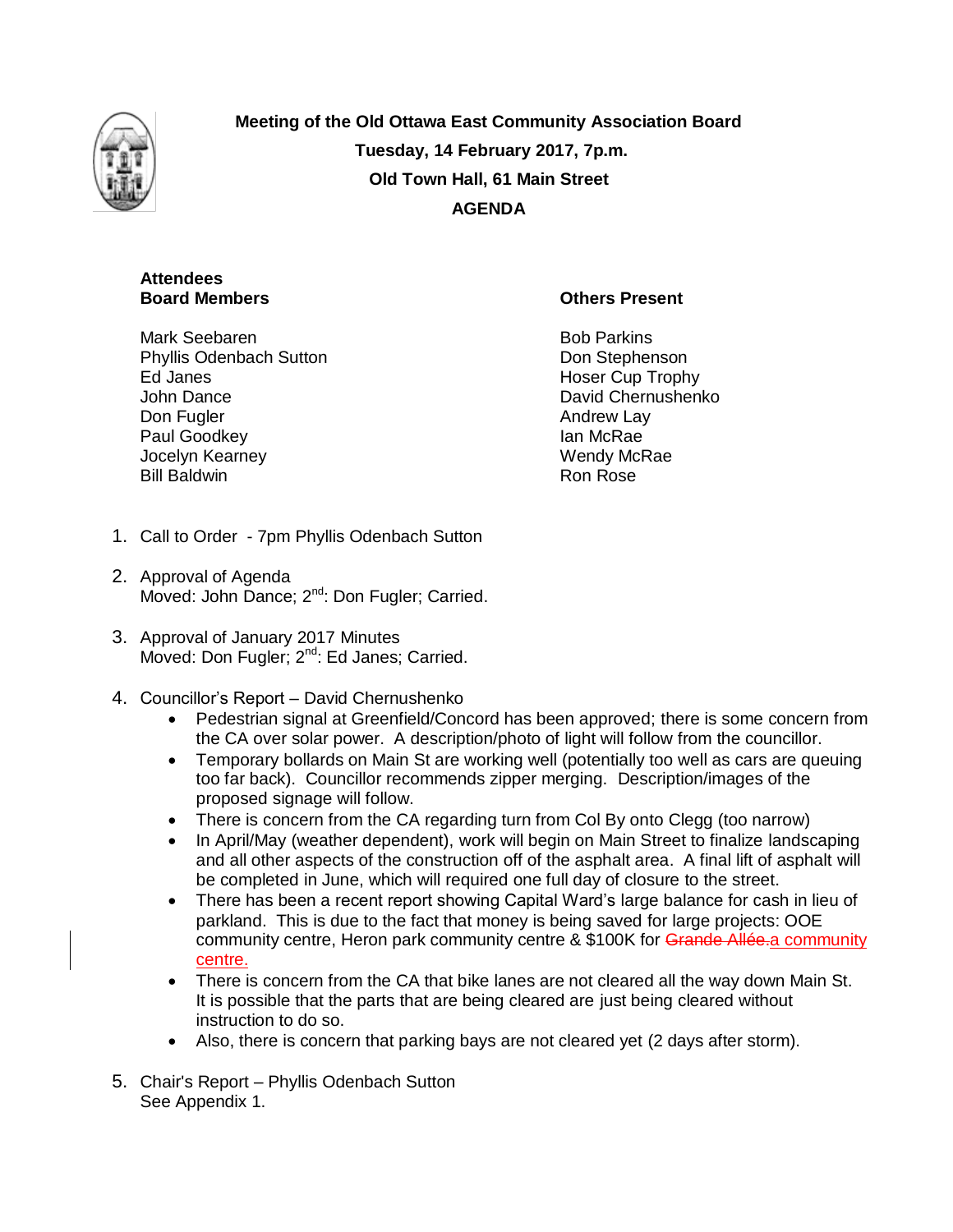Highlights include planning committee summary, Mainstreeter editor open position

- 6. Treasurer's Report Don Fugler Don reported that there is over \$20,000 in the bank account for OOECA (no change).
- 7. Committee Reports
	- Planning
		- i. Phyllis reminded the CA that the chair is currently rotating
		- ii. Nothing further to be added from the Chair's report
		- iii. Ian will be chair next month
	- SLOE John Dance
		- i. Next meeting is Feb 16
		- ii. Rebecca/Mary/John are meeting with Regional to see how greening recommendations are moving forward
		- iii. Still looking for a chair
	- Transportation Ed Janes
		- i. Main ongoing item is the Elgin St / Hawthorne redesign. Last meeting was dominated by Elgin and the businesses being concerned about parking. Next meeting is Feb 17, where City will respond to the concerns of business.
	- **•** Federation of Citizens' Associations
		- i. Eddie Gillis has resigned from the Board and will be replaced by Bob Parkins
		- ii. Next meeting is Feb 16
	- City Centre Coalition Kate Martin
		- i. No report
	- Communications Catherine Pacella
		- i. No report
	- Community Safety Mark Seebaran
		- i. FCA is trying to get a working group on community safety at City level; Mark met with the FCA president to discuss OOE involvement
		- ii. FCA is also attempting to get police to share data on crime rates
	- Membership Suzanne Johnston
		- i. No report
- 8. Community Activities Group Don Stephenson
	- City (parks and rec) has engaged process to look at community centre
	- CAG met with staff from Yasir Naqvi's office to talk about Ontario child care act. Initially, CAG believed that they will not be allowed to keep 3 year-olds in summer camp or kindergarteners in after school care. However, there appear to be exceptions to the rule to potentially allow for these to continue. CAG is hoping to get exceptions to allow for registration in summer/fall.
	- Summer Registration date is coming up on March 7
	- Sesquicentennial parties to come in spring and fall
- 9. Board vacancies Phyllis Odenbach Sutton FCA will be taken on by Bob Parkins. Moved: Phyllis Odenbach Sutton; 2<sup>nd</sup>: Don Fugler; carried.

10. Regional's north shore village zoning amendment – John Issue 1: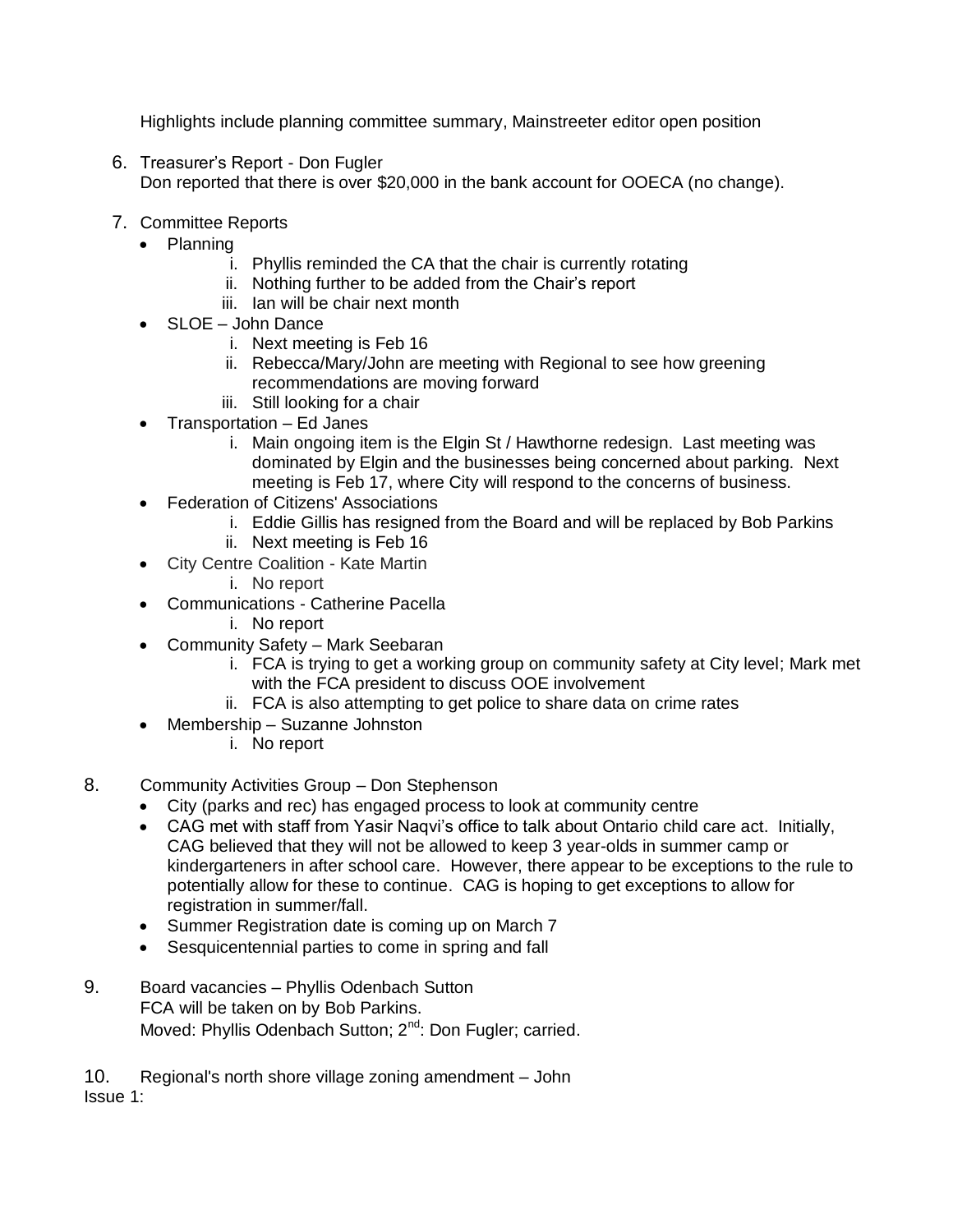- Zoning amendment is before city, we have time to comment until next week
- Regional buildings 48/49 are within 10m MUP block
- The question to answer: Is encroachment appropriate or not? History has shown that boundaries have changed over time and this is an additional encroachment onto the 10m block
- The encroachment will be predominantly vegetation with a support column.
- Phyllis will write up proposed language to respond to City to ensure that covenants are in place to indicate that a fence cannot be built.

# Issue 2:

30m open space ownership

- Motion is to get City to take ownership of the space all the way along the Rideau River
- John moves that OOECA makes representation at meeting on Feb 28 to request City ownership of the 30m open space.
- Don seconds motion
- It is recognized that this does not have anything to do with the meeting, but would potentially get publicity and provide pressure for a decision to be made.
- Moved: John Dance; 2<sup>nd</sup>: Don Fugler; Carried.

11.Sesquicentennial Prime Minister book club – Phyllis and John

- Now have 7-8 confirmed speakers who are experts on specific Prime Ministers.
- Question to CA: Where to host? Response: Try St Paul's with Old Town Hall as a backup
- Don S suggests former head of Canada Council might be able to help (John Goldsmith).
- First evening is on Laurier in March. John/Phyllis to explore St Paul's University rooms.

12.New Business

Graffiti on Greenfield – Ed to talk to ACO to create Mural at 19 Main.

13. Motion to Adjourn: Moved: Mark Seebaran; 2<sup>nd</sup>: Jocelyn Kearney; Carried.

14. Date of Next Meeting: Tuesday, 14 March 2017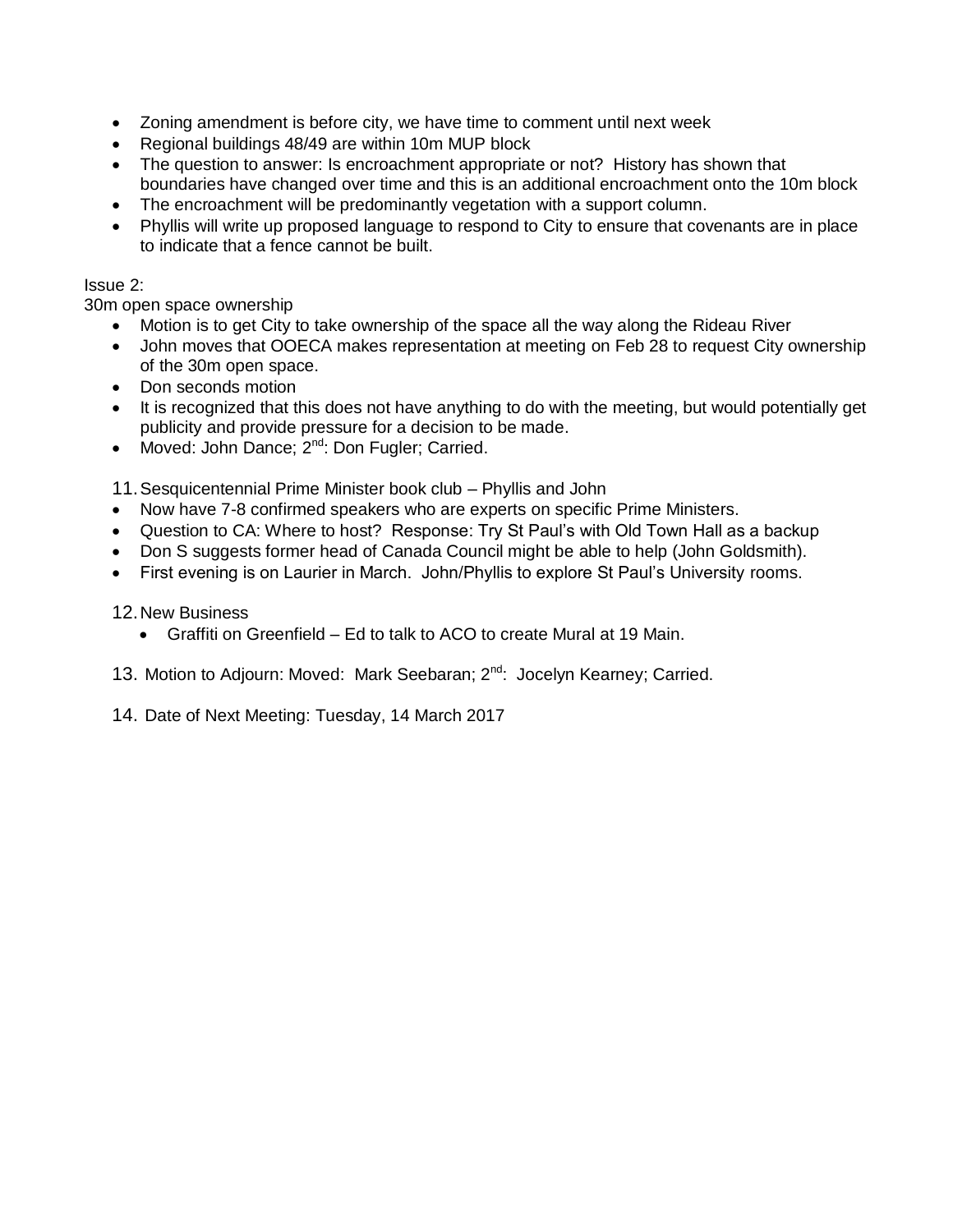**Appendix 1:** 

## **Chair's report February 14, 2017**

**Main Street**

- while my own experience with Main St has generally been quite positive in terms of traffic flow, some traffic issues have been identified

- I continue to hear of concerns by residents, particular from the Archville neighbourhood, about problems with the current temporary narrowing island for southbound Main St traffic near Springhurst

- I have also seen some large sidewalk brick cracks on our new sidewalks (the largest being on the east side of Main near the Calvary Baptist Church); not sure if anyone else has been seeing such cracks as well or not?

- we now also have three traffic cameras located on Main St:

<http://traffic.ottawa.ca/map/cameraWindow?id=319>

<http://traffic.ottawa.ca/map/cameraWindow?id=261>

<http://traffic.ottawa.ca/map/cameraWindow?id=292>

- and something to look forward to next spring or summer is a reopening celebration!

#### **Greenfield**

- I was copied on a query to our councillors's office re some new poles on Greenfield & tree cutting near King's Landing

- Ian G did his usual thorough analysis & we now know that the Greenfield renewal team had cameras set up along Greenfield to capture traffic data

- in terms of the tree cutting, Ian received the following information from the NCC:

*"The NCC has had ongoing discussions with the King's Landing Residents Association regarding its parcel of land adjacent to this community.*

*In the summer 2016, the NCC met with members of the Residents Association regarding the cleanup and pruning of the small wood lot north of King's Landing.*

*Last week, the NCC initiated this much needed clean-up project and ensured oversight of the work.*

*The work performed was as follows:*

- *1- Removed invasive species such as Buckthorn, and some Manitoba maples, etc.;*
- *2- Removed dead trees and branches;*
- *3- Removed leaning trees and branches (over King's Landing parking and property;)*

*4- Removed EAB trees."*

## **Regional's Greystone Village**

- 2 zoning amendment applications are currently with the City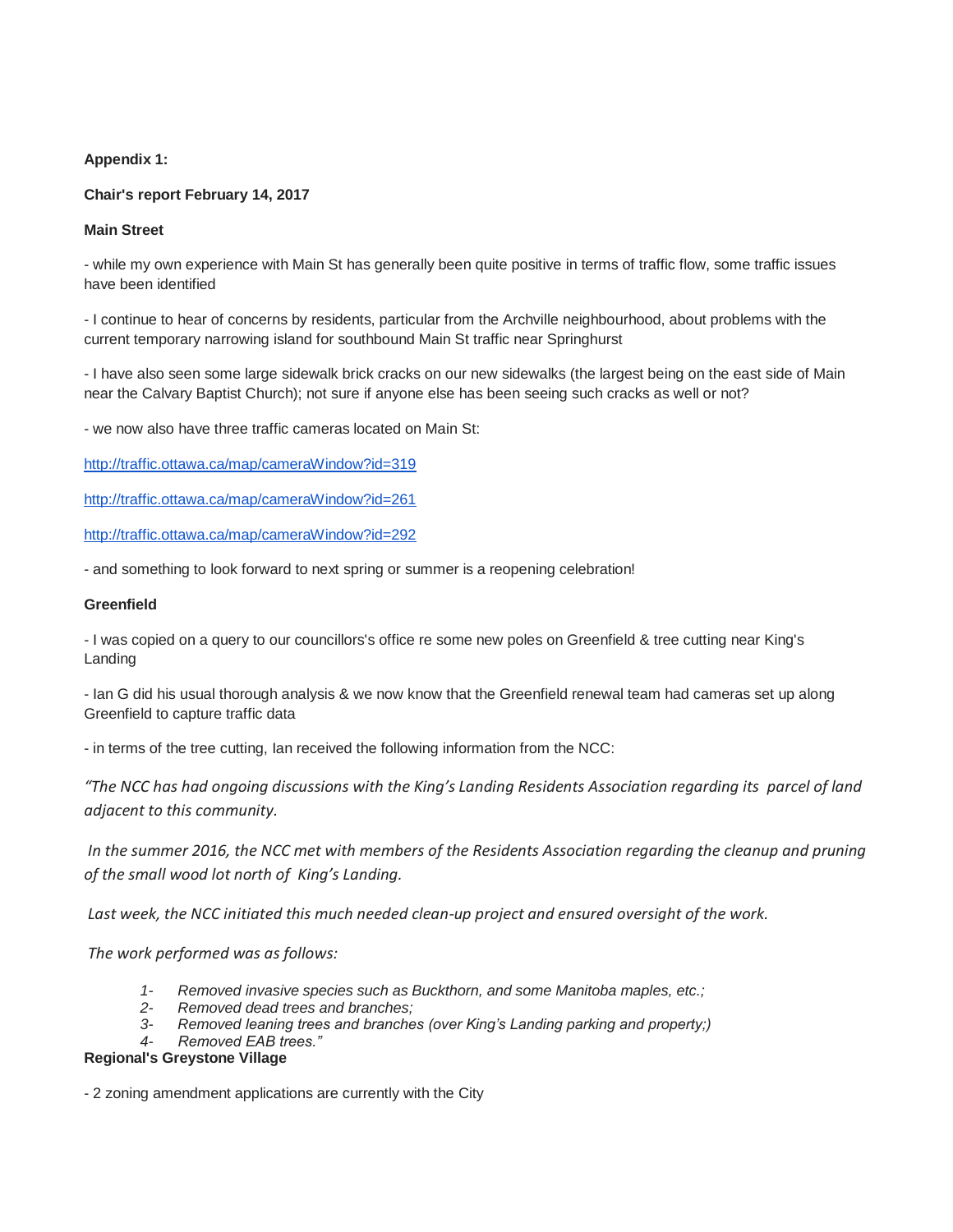1. Regional's North Village (Block 49) Zoning Amendment

- the biggest outstanding issue is the location of the 2 most northerly units on the eastern edge of the development which are partially within the 10m block that was "to accommodate a MUP" (Secondary Plan language)

- revised plans from Regional show the 2 singles moved back somewhat from their original proposed placement

- concerns with the Regional plan will be a discussion item at the February 14 Board meeting

- other key dates :

Feb 16 - final chance for community comments to go to City & be included in their report

Feb 17 - City report becomes public

Feb 28 - report goes to City Planning Committee for discussion

2. Regional's Block 48 Zoning Amendment

- Regional has submitted an application for a minor zoning amendment for the area within Block 48, the block that surrounds the Deschâtelets building. This zoning application is to consider the Block as one lot for by-law purposes and amend some of the performance standards associated with it.

- key dates:

Feb 15 - comments due

April 11 - City Planning Committee discussion

#### **Planning Committee update re North of Queensway developments**

- 41 Concord N - new info posted on DevApps site on Dec 29, 2016

- 47 Havelock (low rise 23 unit apartment building) application re-activated on Nov 16, 2016
- 99 Greenfield (former Legion) site has been sold to new owner confidential pre-consult has taken place

#### **Planning Committee's way forward**

- we have decided to use a rotating chair format for upcoming meetings

- we have also identified leads for specific files:

Ian - 99 Greenfield & 41 Concord N

Chris - 47 Havelock

Paul - Infill 1&2 monitoring

- please note that we are still looking for a lead for the R4 zoning review

- the committee will be reviewing its term of reference over the next month & then intends to have the revised document posted on our OOECA web-site

- we are still looking for some new members to ensure that all our neighbourhoods are represented; please contact me if you are interested